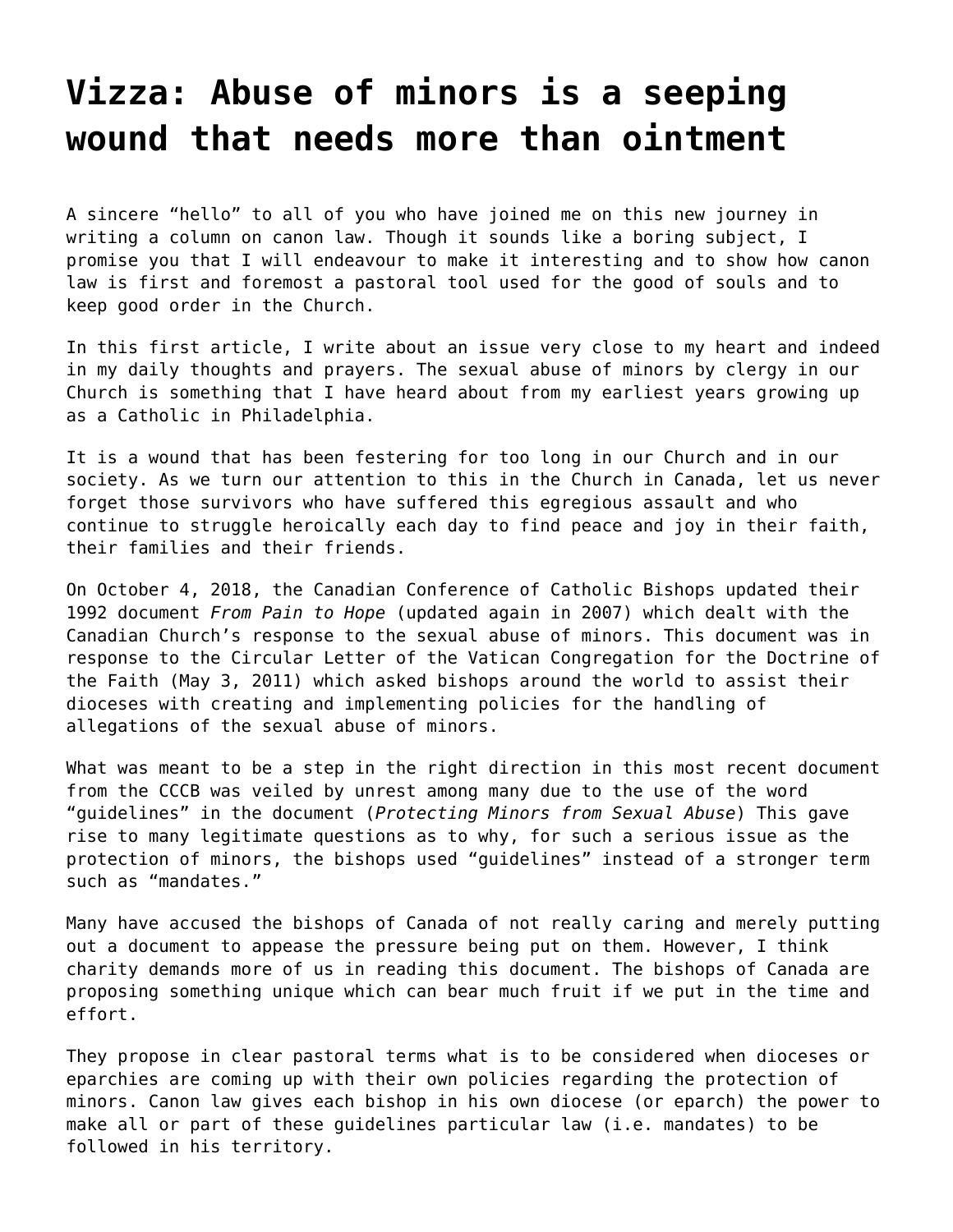Bishops enjoy legislative power in their dioceses, and so can invoke [Canon 8,](http://www.vatican.va/archive/ENG1104/__P3.HTM) [Section 2](http://www.vatican.va/archive/ENG1104/__P3.HTM) in order that these guidelines, in all or in part, become obligatory in his diocese. Yet, before we urge our local bishops to consider this option, let's open up this issue to a robust dialogue.

We, the Christian faithful, have a role to play in this moment of history in our Church. With any claim to rights that we may have as baptized members of the Church, there is always a corresponding obligation: "(Christ's faithful) have the right, indeed at times the duty, in keeping with their knowledge, competence and position, to manifest to the sacred Pastors their views on matters which concern of the good of the Church." [\(Canon 212, Section 3\)](http://www.vatican.va/archive/ENG1104/__PU.HTM).

What greater duty can we have in this present moment, than to stand up for those children who had no voice, who suffered so egregiously then, and who suffer still today as adults? Open and respectful dialogue is needed with one another, with our pastors and with our bishops to offer advice for best practices and to bring this conversation out of the shadows. The sexual abuse of minors is a seeping wound to which we have tried to apply ointment. The only way to heal this wound in our Church is to cauterize it

So why all this ointment? The answer to this question, I believe, is found in the opening paragraph of the document. Attempting to balance the lessons learned from the history of sexual abuse in the Canadian Church, and following the Circular Letter from Rome, this CCCB document wanted to "emphasize the need for a proactive rather than a reactive response."

In other words, guidelines equals proactive and mandates equal reactive. However, the time to be proactive is over. We missed that years ago when complaints and accusations were being ignored. Now is the time for reaction. Now is the time for clarity. Now is the time for mandates.

Historically, however, the CCCB has not mandated anything for individual dioceses. This is because there is a general rule that a bishop enjoys semiautonomy in his own territory (always remaining in hierarchical communion with his brother bishops and the pope). Therefore, the CCCB is more of a resource body for bishops as opposed to a legislating body. By using this nonlegislative word, a Bishop is then free to take these guidelines into consideration (or not) when developing policy and procedures for handling issues of sexual abuse allegations in his own diocese.

A second reason for this term, albeit a strange one, has to do with liability coverage. Some have said that if these were considered mandates for each and every Canadian diocese, a bishop could be liable for not following each and every one of the 69 Action Points in the document.

I imagine if these Action Points were mandated by the CCCB, or in canonical terms made particular law for all Canadian dioceses (see [Canon 455\)](http://www.vatican.va/archive/ENG1104/__P1L.HTM), a diocese or eparchy would have no other choice but to follow each of the 69 mandates in their entirety. The question then is not so much why did they use the term